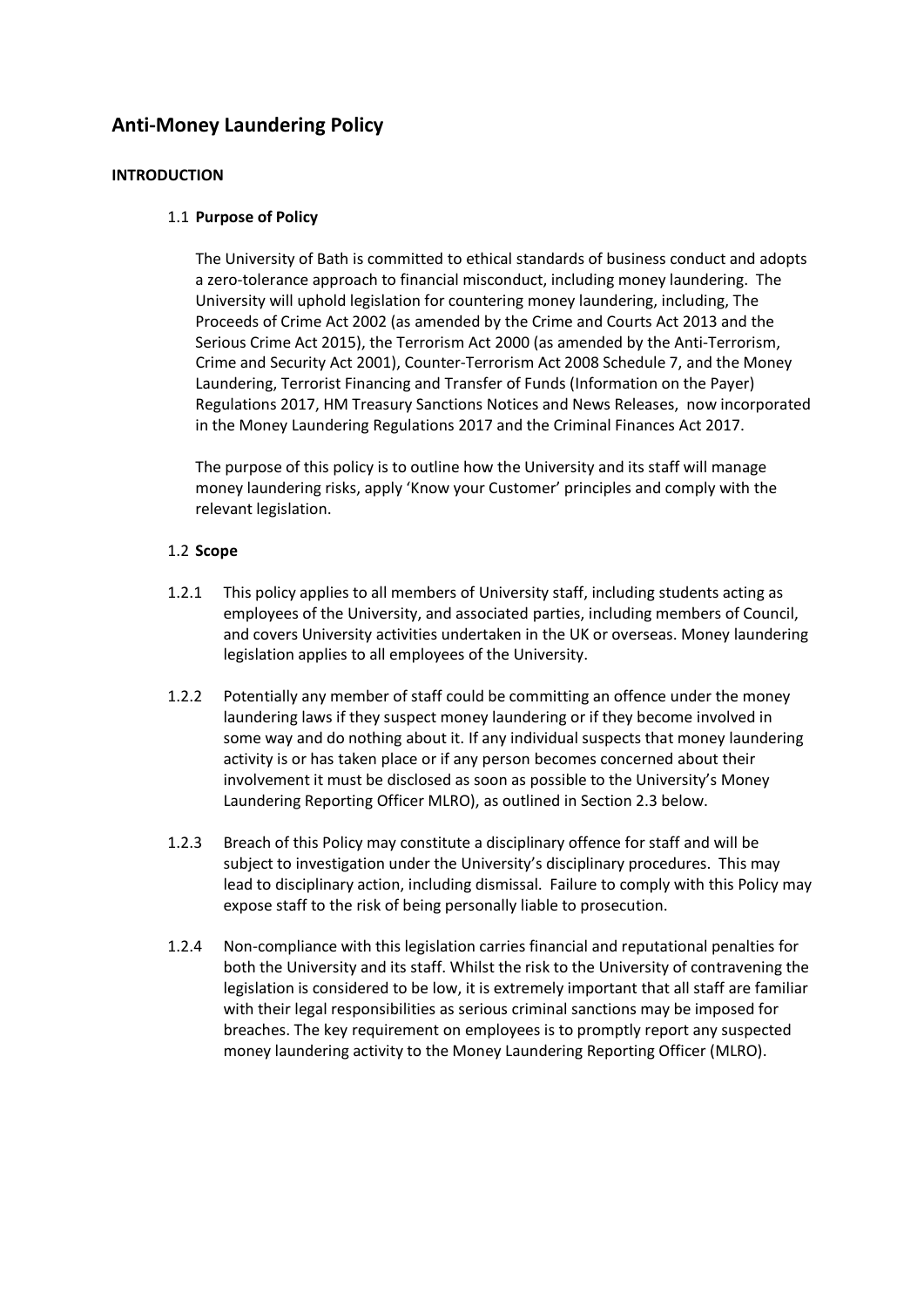# 2. **POLICY**

# 2.1 **What is money laundering?**

- 2.1.1 Money laundering is the process of taking the proceeds of criminal activity and making them appear legal. It can also encompass financial transactions involving money, however obtained, which is used to fund terrorism. The definition of money laundering activities under the legislation referenced above is broad.
- 2.1.2 There are three principal money laundering offences under the Proceeds of Crime Act 2002:
	- concealing, disguising, converting, transferring criminal property or removing it from the UK (section 327 of the 2002 Act); or
	- entering into or becoming concerned in an arrangement which you know, or suspect facilitates the acquisition, retention use or control of criminal property by or on behalf of another person (Section 328); or
	- acquiring, using or possessing criminal property (section 329)
- 2.1.3 These offences can be punishable by unlimited fines and/or terms of imprisonment up to a maximum of 14 years.
- 2.1.4 There are also associated offences regarding due diligence and disclosures, including:
	- Failure to disclose any of the three primary offences;
	- Failure to have adequate procedures for mitigating the risk of money laundering;
	- Tipping off. Tipping off is where someone informs a person or people who are, or who are suspected of being involved on money laundering in such a way as to reduce the likelihood of their being investigated or prejudicing and investigation.

# 2.2 **What steps can we take to prevent money laundering?**

- 2.2.1 We can take the following steps to assist in the prevention of money laundering:
	- **Maintain adequate records of transactions** Departments conducting relevant transactions must maintain records for at least six years of:
		- o Student/Customer identification evidence
		- o Details of financial transactions carried out.

In practice each area will routinely create and retain records in the course of normal business, and these will be sufficient for this purpose.

• **Implement a procedure to enable the reporting of suspicious activity;** The legislation requires the University to disclose when it has actual knowledge or suspicion of money laundering but also if, given the circumstances, it should have reached that conclusion and failed to do so. We should be familiar with the type of customer who normally approaches us for business, and how they normally deal with us. Suspicion may be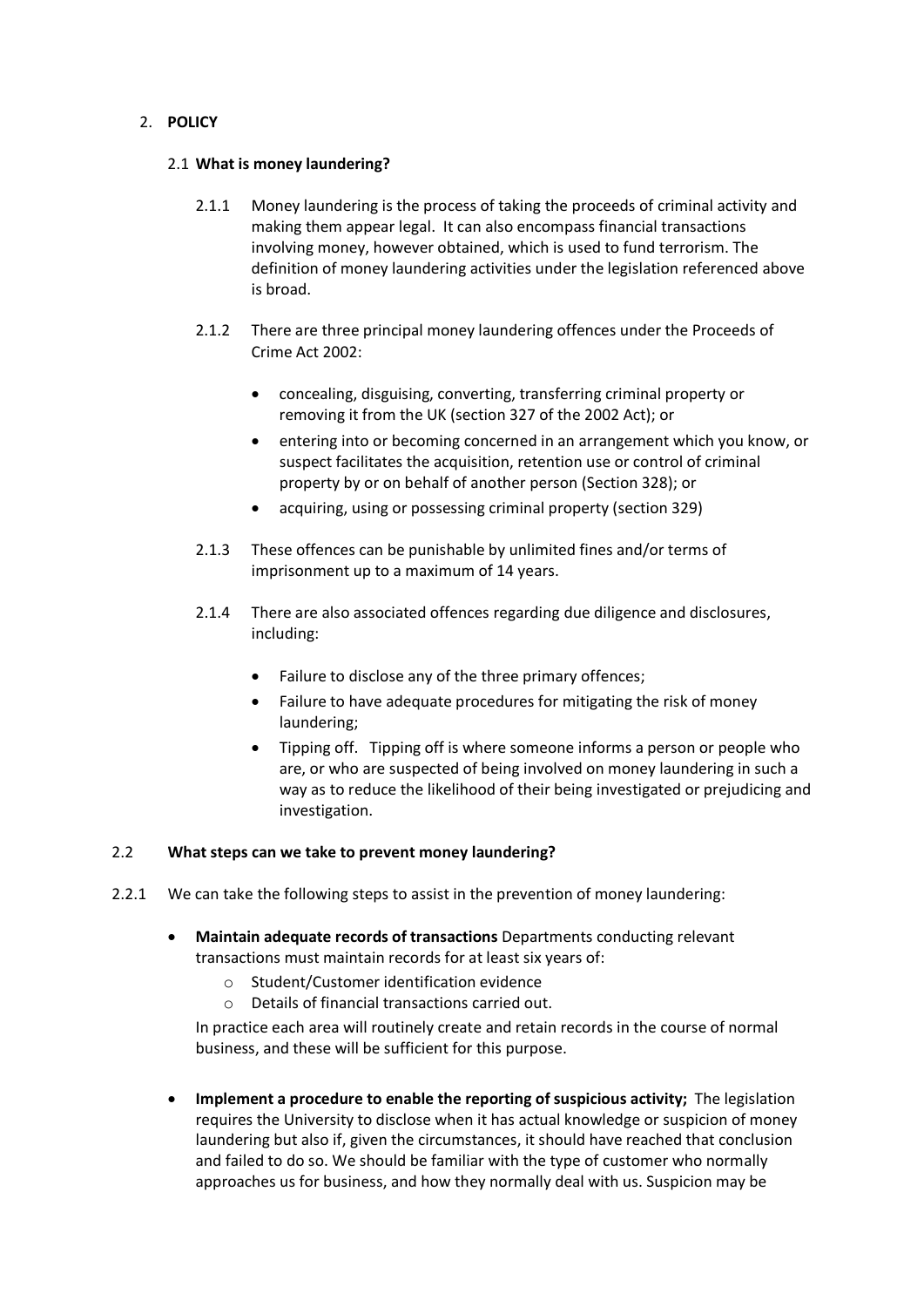aroused if a customer deals with us differently to our normal experience or wants things that are out of the ordinary for the type of business concerned. If suspicion is aroused members of staff should forward their concern to the MLRO immediately. Examples of suspicious activity are given in Appendix 1.

- **Implement customer identification or 'know your customer' procedures;** When taking orders for business from customers in respect of work that counts as 'relevant business' staff must be reasonably satisfied as to the identity of the customer that they are engaging with. It is important that due diligence controls are in place to identify the student, customer or other party dealing with the University. Satisfactory evidence of identity must be obtained. Examples include passport, visa and birth certificate, correspondence with students at their home address and for third parties, letters or documents proving name, address and relationship. If an organisation is not known to the University look for letter-headed documents, check websites, request credit checks or aim to meet or contact key sponsors as you feel appropriate to verify validity of contact. Cheques drawn on an unexpected or unusual source should always be verified regarding validity of the source.
- **Maintain an Anti-Money Laundering Risk Assessment** The Standing Group on Financial Probity will maintain the University's Anti-Money Laundering Risk Assessment, reviewing it on an annual policy and making recommendations as appropriate to the University's Executive Board. The Money Laundering Regulations 2017 require the university to undertake a risk assessment, encompassing four key areas of risk which must be considered in assessing the overall risk level.

**Product/Service Risk** - This is the risk associated with the delivery of University activity, including teaching, research, knowledge exchange, fundraising and events & conferencing.

**Jurisdiction Risk** – This is the risk associated with the geographical reach of the University's activities, including the countries in which its international students, strategic academic partners, alumni and donors, agents and suppliers are based.

**Customer, Third Party/Donor Risk** – This is the risk associated with the individuals and/or third party organisations with whom we do business, including our customers, academic partners, contractors, agents and suppliers. Politically Exposed Persons and Sanctioned Parties are also considered within this risk.

**Distribution Risk** – This is the risk associated with how we deliver our products and services, including in-person, digital/online and telephony.

| <b>Product/Service Risk</b>      |                       |  | <b>Jurisdiction Risk</b> |
|----------------------------------|-----------------------|--|--------------------------|
|                                  | <b>Composite Risk</b> |  |                          |
| <b>Customer/Third Party Risk</b> |                       |  | <b>Distribution Risk</b> |
|                                  |                       |  |                          |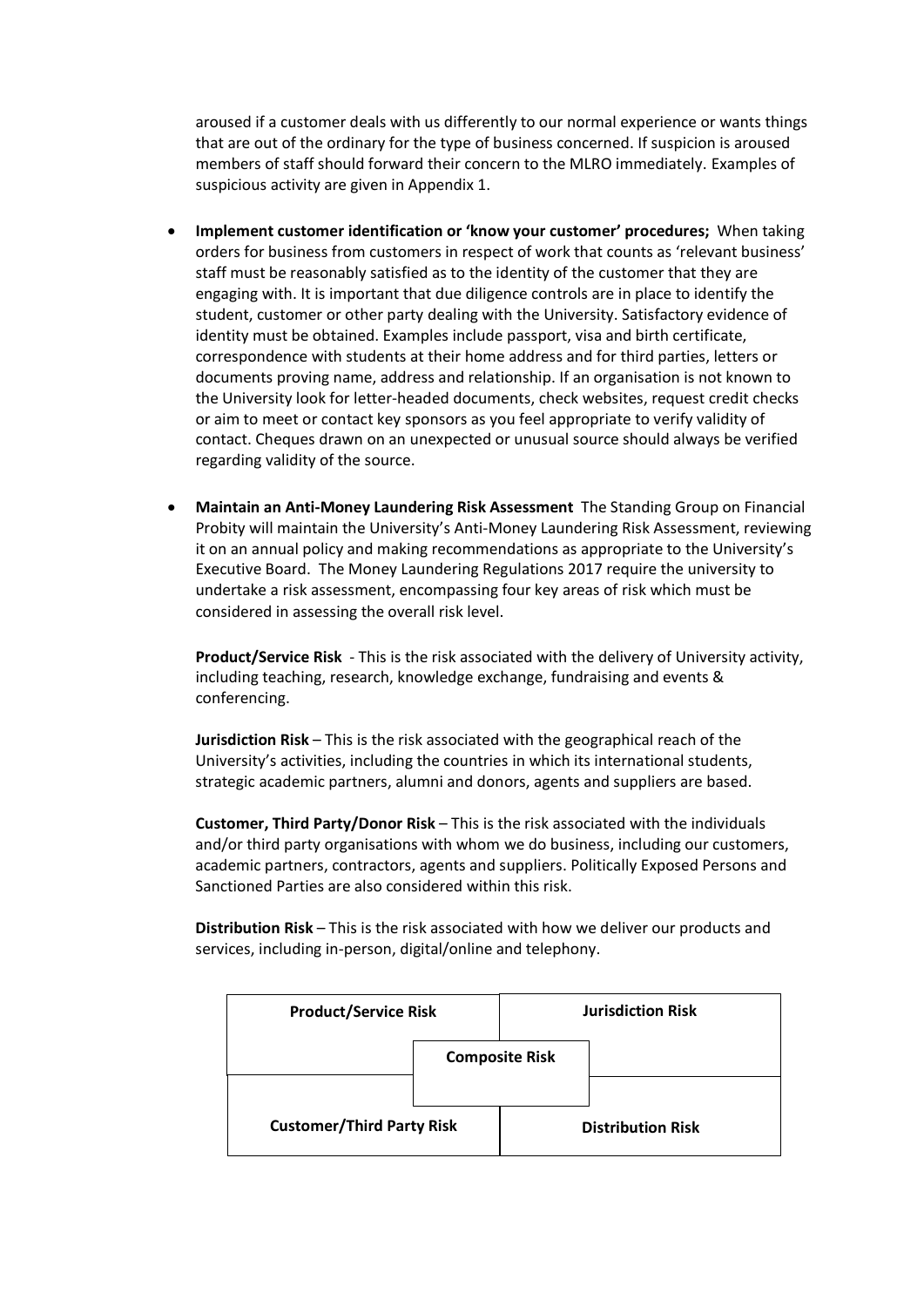- Ensure adequate **training** is given to staff on anti-money laundering procedures and policies, including how to report/disclose suspicious activity**.** The University has identified the following departments as being at higher risk of encountering money laundering activities and will ensure that they receive appropriate training:
	- Finance & Procurement Office;
	- Development and Alumni Relations;
	- Corporate Engagement.

All members of these teams will be required to read the Policy on an annual basis and confirm to the Standing Group on Financial Probity that they have done so.

• **Appoint a Money Laundering Reporting Officer to develop and maintain the University's anti-money laundering procedures and receive, consider and report**, as appropriate, on any disclosure of suspicious activities by staff. The University has appointed Mr Martin Williams, Director of Finance, as its Money Laundering Reporting Officer [mw314@bath.ac.uk.](mailto:mw314@bath.ac.uk)

# 2.3 **How do you report suspicious activities?**

- 2.3.1 Where you know or suspect that money laundering activity is taking or has taken place, or you become concerned that your involvement in a transaction may amount to a breach of this Policy and money laundering regulations, you must disclose this immediately to your line manager. If in consultation with your line manager reasonable suspicion is confirmed a disclosure report must be made to the MLRO.
- 2.3.2 This disclosure should be made on the proforma report attached in Appendix 3 and should be completed the same day the information comes to your attention. Should you not do so you may be personally liable to prosecution under the money laundering regulations.
- 2.3.3 Your report should include as much detail as possible including:
	- Full available details of the people, companies involved including yourself and other members of staff if relevant
	- Full details of transaction and nature of each person's involvement in the transactionSuspected type of money laundering activity or use of proceeds of crime with exact reasons as to why you are suspicious
	- The dates of any transactions, where they were undertaken, how they were undertaken, and the likely amount of money or assets involved
	- Any other relevant information.
- 2.3.4 Upon receipt of a disclosure report, the MLRO must note the date of receipt and acknowledge receipt of the report. The MLRO will advise you of the timescale within which they will respond.
- 2.3.5 To avoid committing the offence of tipping off, once you have submitted the disclosure form you should not make any further enquiries into the situation, nor should you discuss your concerns with others unless instructed to do so by the MLRO.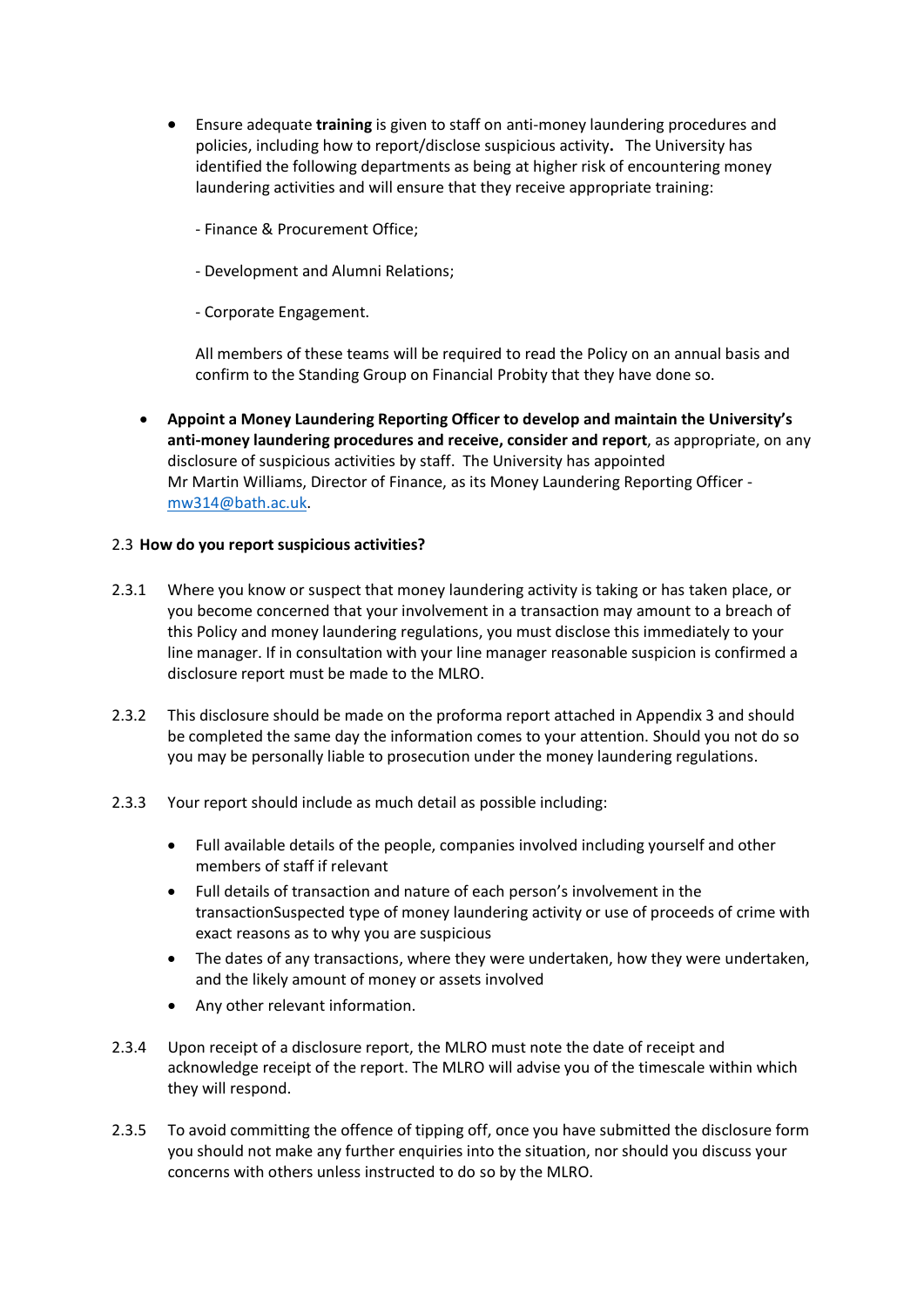# **3. ROLES AND RESPONSIBILITIES**

- 3.1 Any member of staff or associated party who suspects that money laundering activity is or has taken place or becomes concerned about their involvement in a transaction must disclose this, in writing, as soon as possible to the University's Money Laundering Reporting Officer MLRO), as outlined in section 2.3 above. Individuals must then co-operate fully with any subsequent investigations whilst maintaining confidentiality about the suspected activity.
- 3.2 The Money Laundering Reporting Officer is responsible for developing and maintaining appropriate anti-money laundering procedures and for receiving, considering and reporting, as appropriate, on any disclosure of suspicious activities by staff. The MLRO will investigate all reports or disclosures in accordance with the procedure outlined in Appendix 3. The MLRO will be responsible for suspending a transaction and making a Suspicious Activity Report to the National Crime Agency, if there is a suspicion of terrorist financing or money laundering. The MLRO is responsible for maintaining a Register of Disclosure Forms and Suspicious Activity Reports.
- 3.3 The Director of Policy, Planning and Compliance will be responsible for ensuring that a 'Reportable Event' report is submitted to the Office for Students, if appropriate, in line with the University's ongoing conditions of registration obligations.
- 3.4 The Standing Group on Financial Probity will be responsible for undertaking an annual review of the University's Anti-Money Laundering Risk Assessment (Appendix 4) and for ensuring that the Policy is reviewed on a three-year cycle, or as new legislation prompts a review.

# **4. RELATED POLICIES AND PROCEDURES**

University of Bath Financial Regulations:

<http://www.bath.ac.uk/finance-procurement/regulations-policies-procedures/index.html>

Public Interest Disclosure Policy (Whistleblowing Policy):

<http://www.bath.ac.uk/university-secretary/pdf/public-interest-disclosure.pdf>

Risk Management Strategy:

<https://www.bath.ac.uk/corporate-information/risk-management-strategy/>

# **5. DOCUMENT CONTROL INFORMATION**

| Owner                | Director of Finance             |
|----------------------|---------------------------------|
| Version number       | New Policy Framework, Version 1 |
| <b>Approval Date</b> | 26 November 2020                |
| Approved By          | Council                         |
| Date of last review  | Not applicable                  |
| Date of next review  | 2023                            |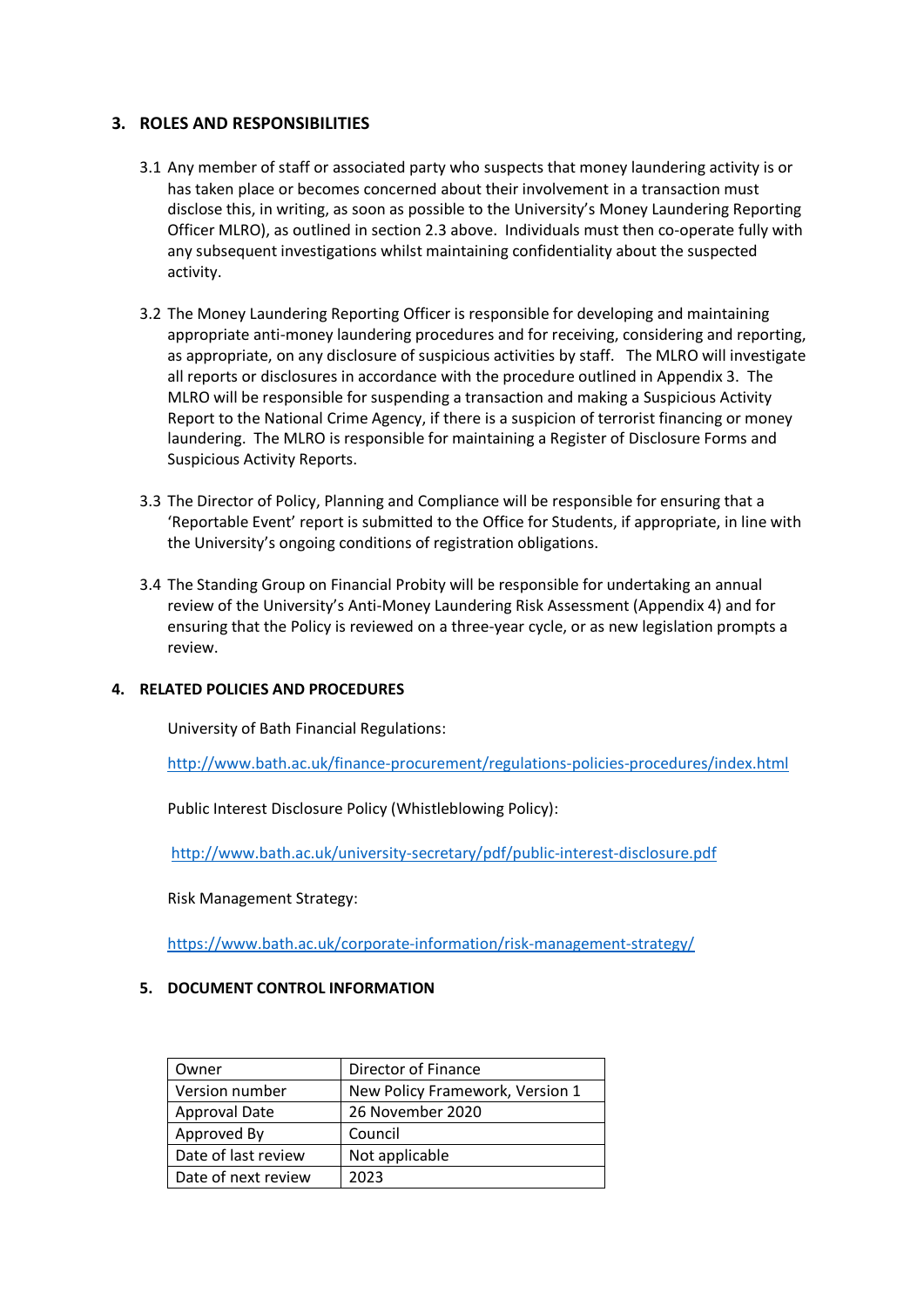#### **ANTI-MONEY LAUNDERING GUIDANCE**

#### **Examples of Risk Areas**

Instances of suspected money laundering are likely to be rare given the nature of services provided by the University. The following are examples of activities where colleagues should be alert to the risks of money laundering:

#### **New Customers**

- Is checking their identity proving difficult? Is the customer reluctant to provide details?
- Is there a genuine reason for using the services of the University or its subsidiary company?
- Is the customer trying to introduce intermediaries whether to protect their identity or hide their involvement?
- Is the customer requesting a large cash transaction especially where cash is used notes and/or in small denominations?
- Is the customer requesting cash in large denomination notes?
- Is the source of the cash known and reasonable?
- Where transactions involve international transfers or foreign currency, is the explanation for the business and the amount involved reasonable?
- Are there any unusual requests for collection or delivery?
- Cancellation, reversal or requests for refunds of earlier transactions?
- Overpayments with no credible explanation?
- Does the customer lack proper paperwork, e.g. does the invoice exclude VAT or is it from a limited company but fails to quote a VAT number or the company's registered address and number?

# **Regular and Established Customers**

- Is the transaction reasonable in the context of the normal business of this customer?
- Is the size and frequency of the transaction consistent with the normal activities of the customer?
- Has the pattern of transaction changed since the business relationship was established?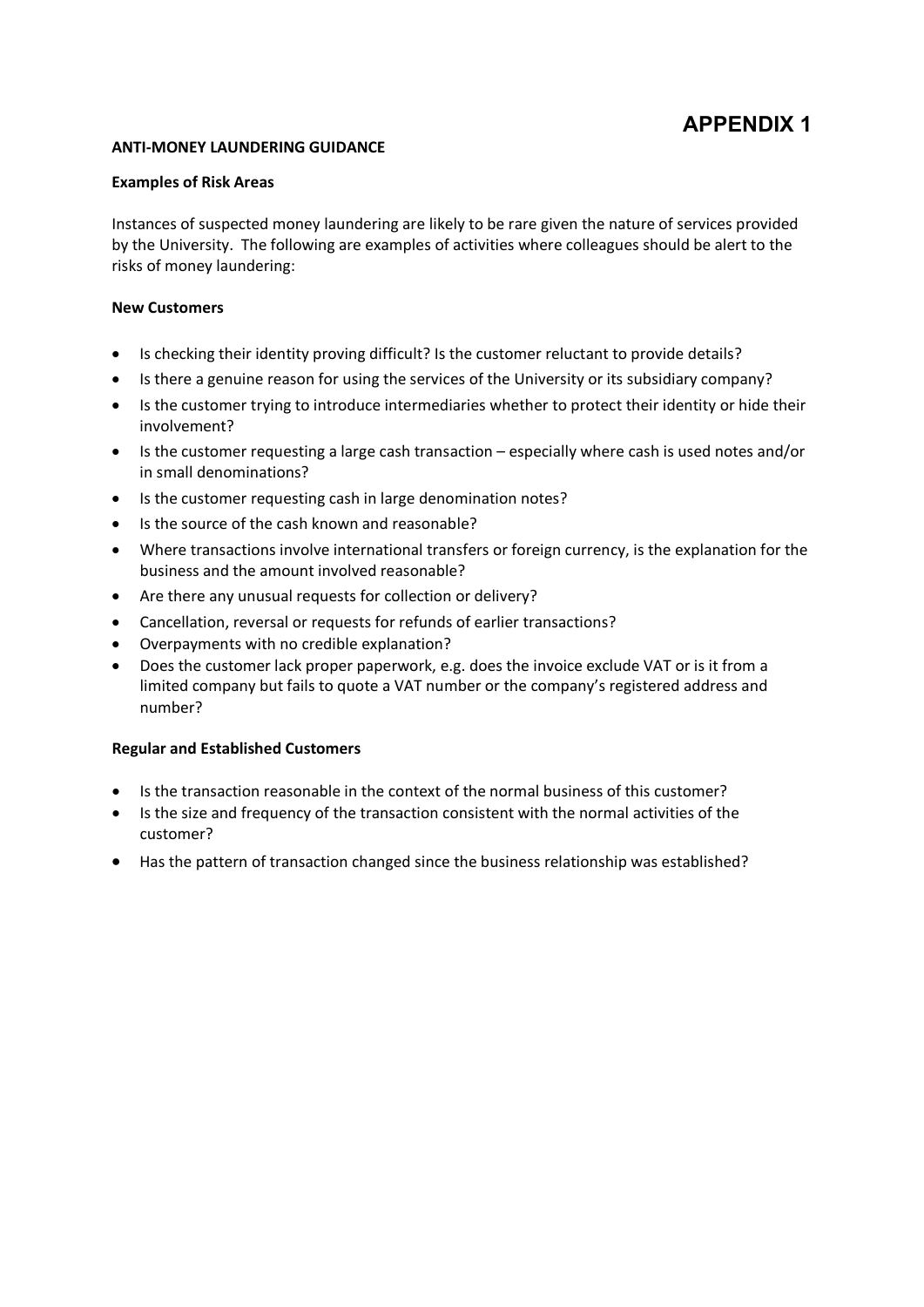**Disclosure report** 

# **Internal reference number:**

# **Suspected Money Laundering - Report to the Money Laundering Reporting Officer (MLRO).**

From: ………….……………………… Department: ………………… Contact details: ………………………………………………………………………

#### **DETAILS OF SUSPECTED OFFENCE**

- Name(s) and date of Birth
- Address (es) of person(s) involved including postcode
- Relationship with the University.
- Nature, value and timing of activity involved.
- Disclosure type (nature of suspicions regarding such activity)
- Provide details of any investigation undertaken to date.
- Have you discussed you suspicions with anyone and if so on what basis?
- Is any aspect of the transaction(s) outstanding and requiring consent to progress?
- Any other relevant information that may be useful.

Signed …………………………………………..

Date ……………………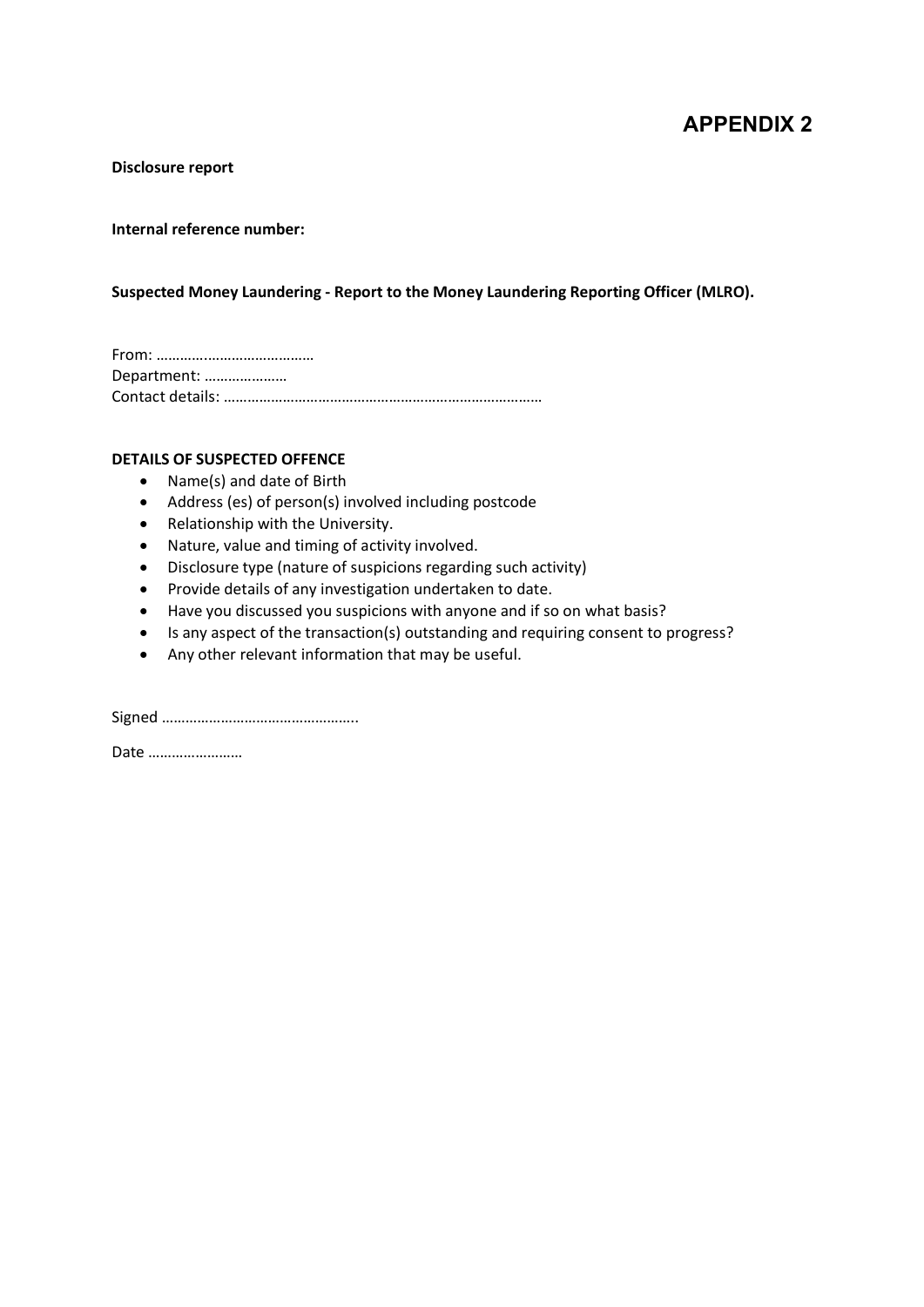# **Procedure for the Investigation of Suspicious Activities**

The MLRO will note and acknowledge any disclosure received and advise the individuals involved as to when a response can be expected. The MLRO will consider the report and any other available internal information they think are relevant e.g.

- Reviewing other relevant transaction patterns and volumes;
- The length of any business relationship involved;
- The number of any one-off transactions and linked one-off transactions.

The MLRO will then carry out further enquiries as necessary to investigate the matter. Inquiries will be carried out in such a way as to avoid the appearance of any tipping off of those involved.

The MLRO shall report all suspected incidents of money laundering to the competent authorities. Under the Proceeds of Crime Act, this requires a Suspicious Activity Report (SAR\_ to be forwarded to the National Crime Agency:

[http://www.nationalcrimeagency.gov.uk/about-us/what-we-do/economic-crime/ukfiu/how-to](http://www.nationalcrimeagency.gov.uk/about-us/what-we-do/economic-crime/ukfiu/how-to-report-sars)[report-sars](http://www.nationalcrimeagency.gov.uk/about-us/what-we-do/economic-crime/ukfiu/how-to-report-sars)

The MLRO shall use their discretion in deciding whether to suspend a transaction whilst any report to the competent authorities is made.

All disclosures and relevant documentation will be retained in a confidential file by the Director of Finance for a minimum of six years.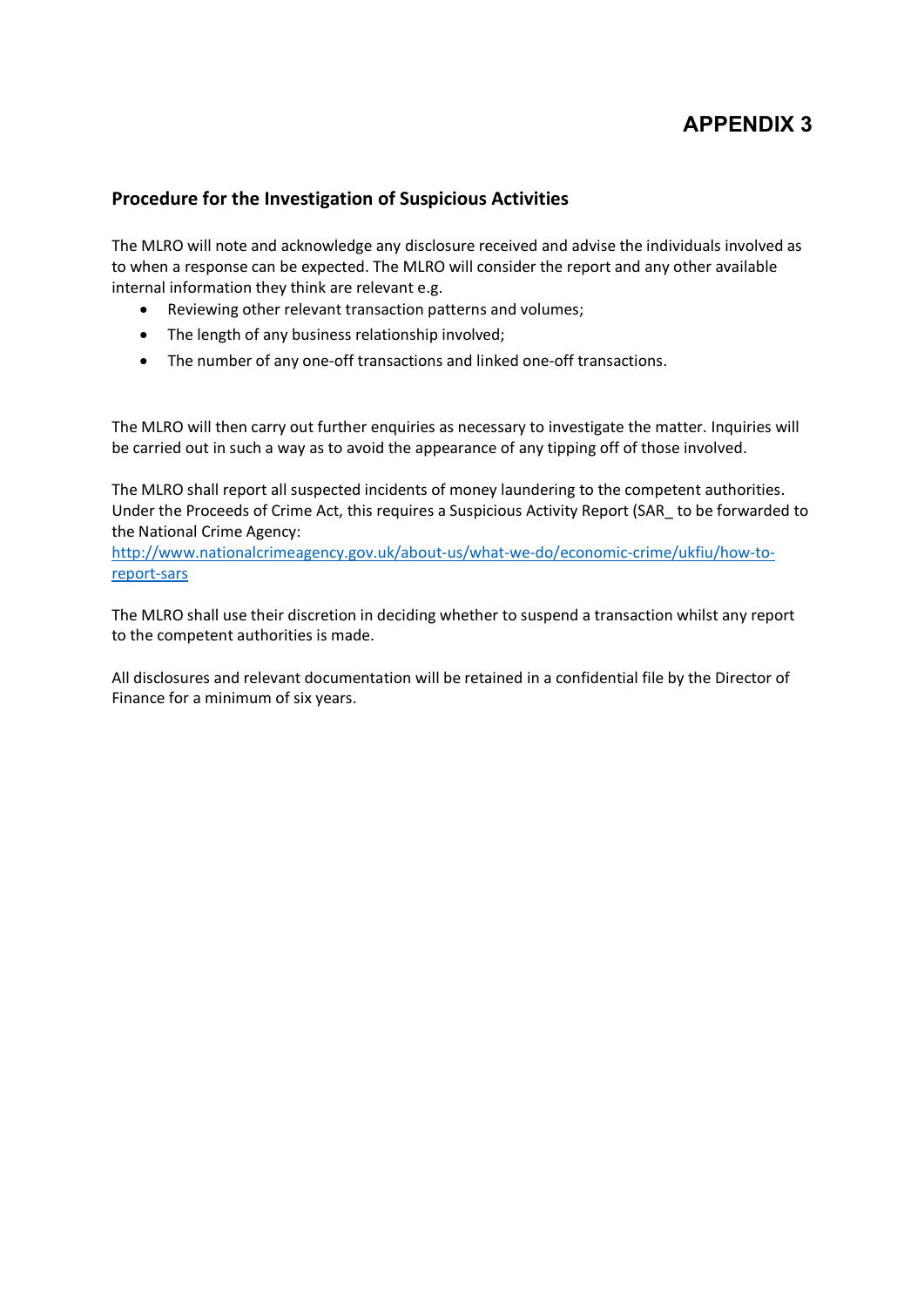# **Anti-Money Laundering Risk Assessment**

| <b>Risk Area</b>              | <b>Description of Risk</b>                                                                                                    | <b>Risk mitigation/control</b>                                                                                                                                                                   |
|-------------------------------|-------------------------------------------------------------------------------------------------------------------------------|--------------------------------------------------------------------------------------------------------------------------------------------------------------------------------------------------|
| Products &<br><b>Services</b> | Cash transactions, anonymous<br>transactions, transactions involving<br>unknown third parties and<br>unregulated transactions | Most risks are mitigated as a result<br>of the funds being paid direct to<br>the University as the course or<br>service provider.                                                                |
|                               |                                                                                                                               | Third party payments are only<br>accepted under limited<br>circumstances, such as where the<br>third parties have been authorised<br>by a student and are closely<br>related to the student.     |
|                               |                                                                                                                               | Additional due diligence checks<br>are performed where the third<br>party is unrelated.                                                                                                          |
|                               |                                                                                                                               | We recognise that there are AML<br>risks associated with refunds and<br>will raise the awareness of those<br>involved in processing such<br>transactions that constant<br>vigilance is required. |
| Customers,                    | Whilst the majority of our students                                                                                           | Customer due diligence                                                                                                                                                                           |
| third parties                 | are UK residents, we recruit a                                                                                                | procedures are implemented to                                                                                                                                                                    |
| and donors                    | significant proportion of                                                                                                     | mitigate this risk:                                                                                                                                                                              |
|                               | international students some of                                                                                                |                                                                                                                                                                                                  |
|                               | which will come from/study in<br>higher risk locations.                                                                       | (a) All new students have to<br>present proof of identity as part of                                                                                                                             |
|                               |                                                                                                                               | our registration processes.                                                                                                                                                                      |
|                               | The University conducts a                                                                                                     |                                                                                                                                                                                                  |
|                               | significant amount of research in                                                                                             | (b) Refunds are made to the                                                                                                                                                                      |
|                               | partnership with international                                                                                                | original payer of the money.                                                                                                                                                                     |
|                               | partners, and is seeking to increase                                                                                          |                                                                                                                                                                                                  |
|                               | its international partnerships.                                                                                               | (c) Creditsafe checks(?)                                                                                                                                                                         |
|                               | The University has established a<br>number of international chapters                                                          | (d) Overseas sponsors(?)                                                                                                                                                                         |
|                               | for its alumni base and hosts                                                                                                 | (e) Maximum limit for cash                                                                                                                                                                       |
|                               | events in country.                                                                                                            | payments(?)                                                                                                                                                                                      |
|                               |                                                                                                                               | (f) anonymous payments not<br>accepted.                                                                                                                                                          |
|                               |                                                                                                                               | (g) DDAR review all potential and<br>confirmed donations over £50,000<br>and verify the identity of the                                                                                          |